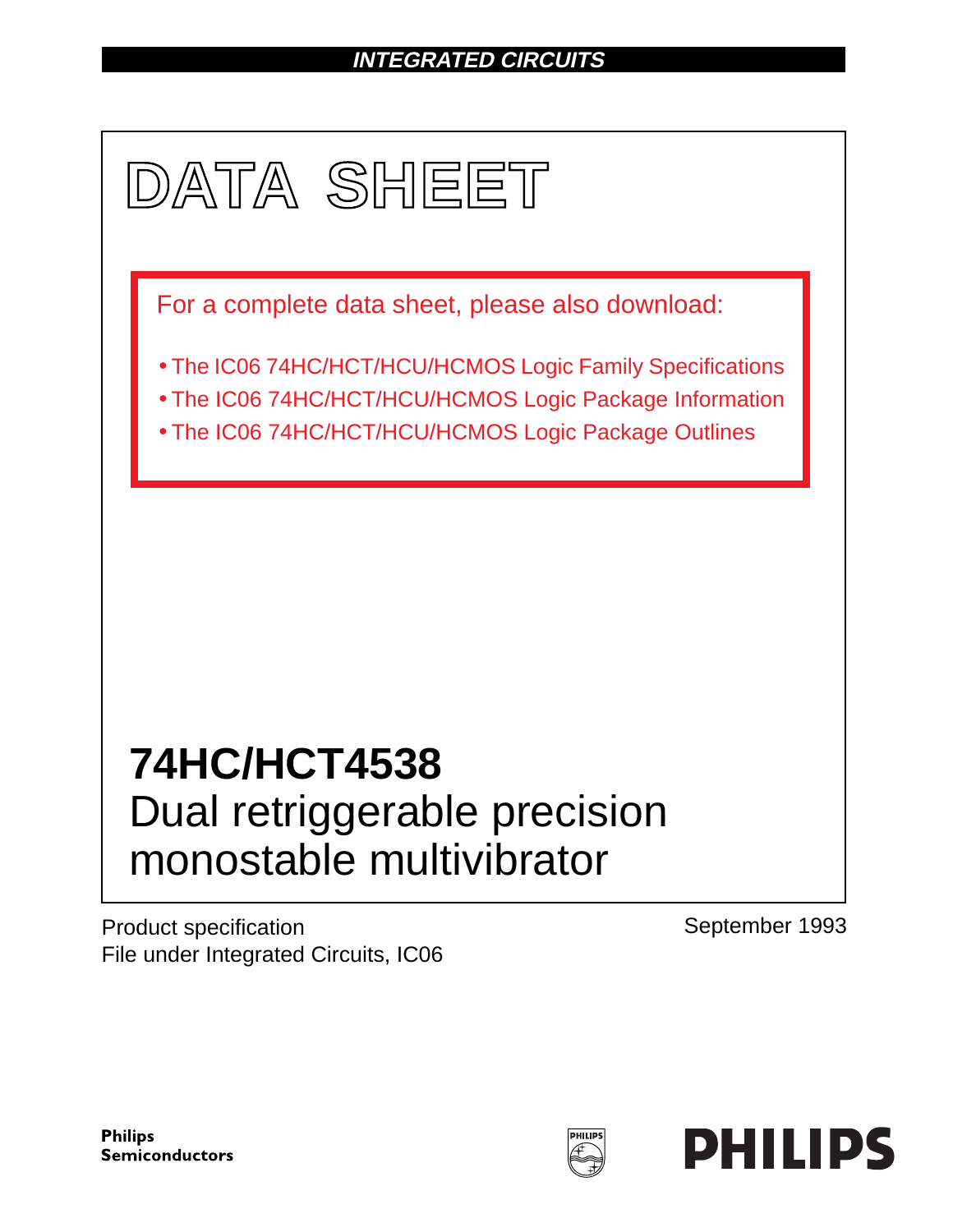#### **FEATURES**

- Separate reset inputs
- Triggering from leading or trailing edge
- Output capability: standard
- I<sub>CC</sub> category: MSI
- Power-on reset on-chip

### **GENERAL DESCRIPTION**

The 74HC/HCT4538 are high-speed Si-gate CMOS devices and are pin compatible with "4538" of the "4000B" series. They are specified in compliance with JEDEC standard no. 7A.

The 74HC/HCT4538 are dual retriggerable-resettable monostable multivibrators. Each multivibrator has an active LOW trigger/retrigger input  $(n\overline{A}_0)$ , an active HIGH trigger/retrigger input  $(nA<sub>1</sub>)$ , an overriding active LOW direct reset input ( $n\overline{R}_D$ ), an output (nQ) and its complement  $(n\overline{Q})$ , and two pins (nC<sub>TC</sub> and nRC<sub>TC</sub>) for connecting the external timing components  $C_t$  and  $R_t$ . Typical pulse width variation over temperature range is  $\pm$  0.2%.

The "4538" may be triggered by either the positive or the negative edges of the input pulse. The duration and accuracy of the output pulse are determined by the external timing components  $C_t$  and  $R_t$ . The output pulse width (T) is equal to  $0.7 \times R_t \times C_t$ . The linear design techniques guarantee precise control of the output pulse width.

A LOW level at  $n\overline{R}_D$  terminates the output pulse immediately.

Schmitt-trigger action in the trigger inputs makes the circuit highly tolerant to slower rise and fall times.

### **QUICK REFERENCE DATA**

GND = 0 V;  $T_{amb}$  = 25 °C;  $t_r = t_f = 6$  ns

| <b>SYMBOL</b>             | <b>PARAMETER</b>                                 | <b>CONDITIONS</b>                      | <b>TYPICAL</b> | <b>UNIT</b> |    |
|---------------------------|--------------------------------------------------|----------------------------------------|----------------|-------------|----|
|                           |                                                  |                                        | НC             | <b>HCT</b>  |    |
| $t_{\rm PHL}/t_{\rm PLH}$ | propagation delay $nA_0$ , $nA_1$ to $nQ$ , $nQ$ | $C_{L}$ = 15 pF; V <sub>CC</sub> = 5 V | -27            | 30          | ns |
| Cı                        | input capacitance                                |                                        | 3.5            | 3.5         | pF |
| $\mathtt{C_{PD}}$         | power dissipation capacitance per multivibrator  | notes 1 and 2                          | 136            | 138         | pF |

#### **Notes**

1. C<sub>PD</sub> is used to determine the dynamic power dissipation ( $P_D$  in  $\mu W$ ):

 $P_D = C_{PD} \times V_{CC}^2 \times f_i + \sum (C_L \times V_{CC}^2 \times f_o) +$ 

 $+ 0.48 \times C_{FXT} \times V_{CC}^2 \times f_0 + D \times 0.8 \times V_{CC}$  where:

 $f_i$  = input frequency in MHz

 $f<sub>o</sub>$  = output frequency in MHz

 $\Sigma$  (C<sub>L</sub> × V<sub>CC</sub><sup>2</sup> × f<sub>o</sub>) = sum of outputs

 $C_L$  = output load capacitance in pF

 $V_{CC}$  = supply voltage in V

 $D =$  duty factor in %

 $C_{EXT}$  = timing capacitance in pF

2. For HC the condition is  $V_1$  = GND to  $V_{CC}$ For HCT the condition is  $V_1$  = GND to  $V_{CC}$  – 1.5 V

### **ORDERING INFORMATION**

See "74HC/HCT/HCU/HCMOS Logic Package Information".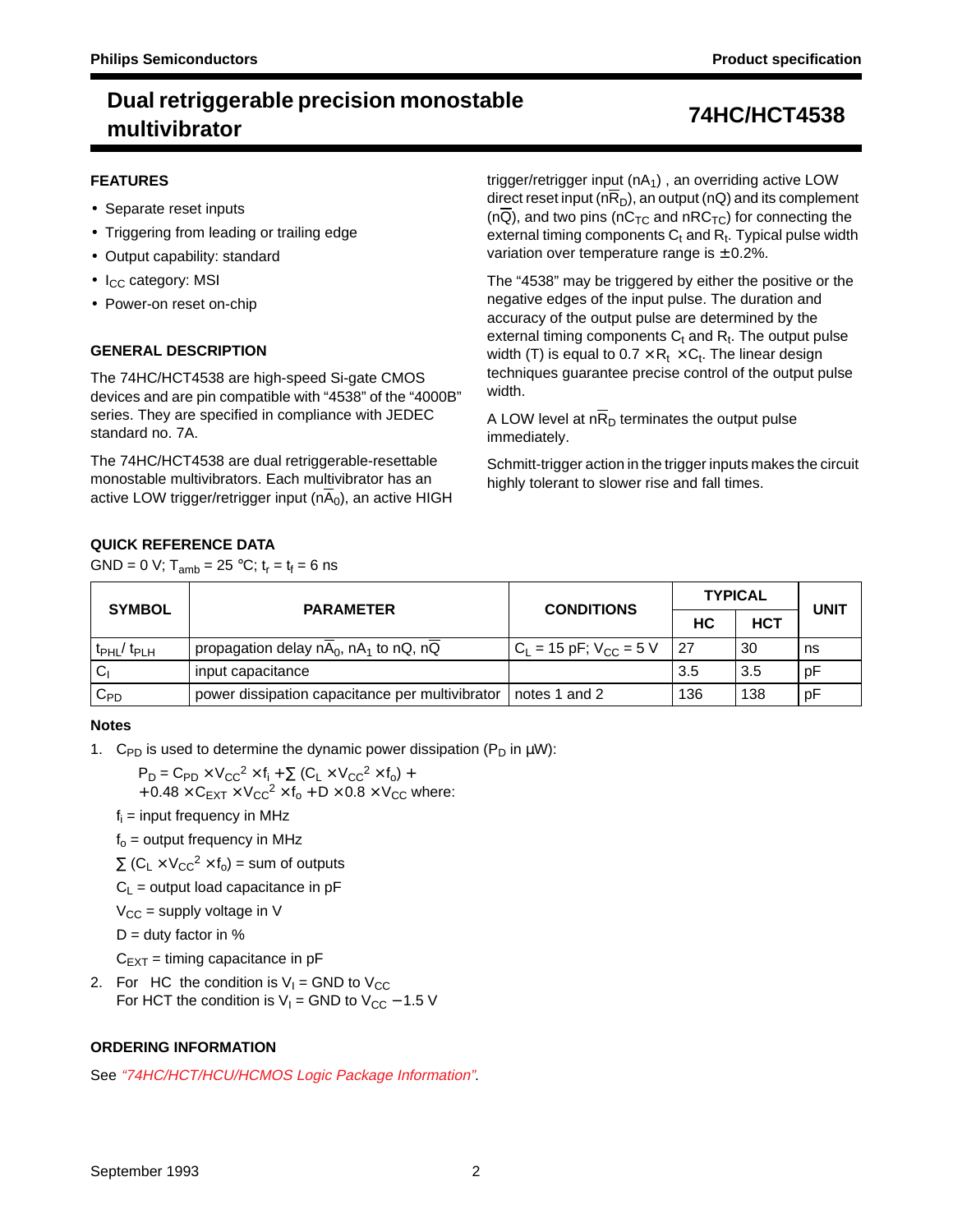## **PIN DESCRIPTION**

| PIN NO. | <b>SYMBOL</b>                         | <b>NAME AND FUNCTION</b>                     |
|---------|---------------------------------------|----------------------------------------------|
| 1, 15   | $1C_{TC}$ , $2C_{TC}$                 | external capacitor connections               |
| 2, 14   | $1RCTC$ , $2RCTC$                     | external resistor/capacitor connections      |
| 3, 13   | $1\overline{R}_D$ , $2\overline{R}_D$ | direct reset inputs (active LOW)             |
| 4, 12   | $1A_1, 2A_1$                          | trigger inputs (LOW-to-HIGH, edge-triggered) |
| 5, 11   | $1\overline{A}_0$ , $2\overline{A}_0$ | trigger inputs (HIGH-to-LOW, edge-triggered) |
| 6, 10   | 1Q, 2Q                                | pulse outputs                                |
| 7, 9    | $1\overline{Q}$ , $2\overline{Q}$     | complementary pulse outputs                  |
| 8       | <b>GND</b>                            | ground $(0 V)$                               |
| 16      | $V_{\rm CC}$                          | positive supply voltage                      |

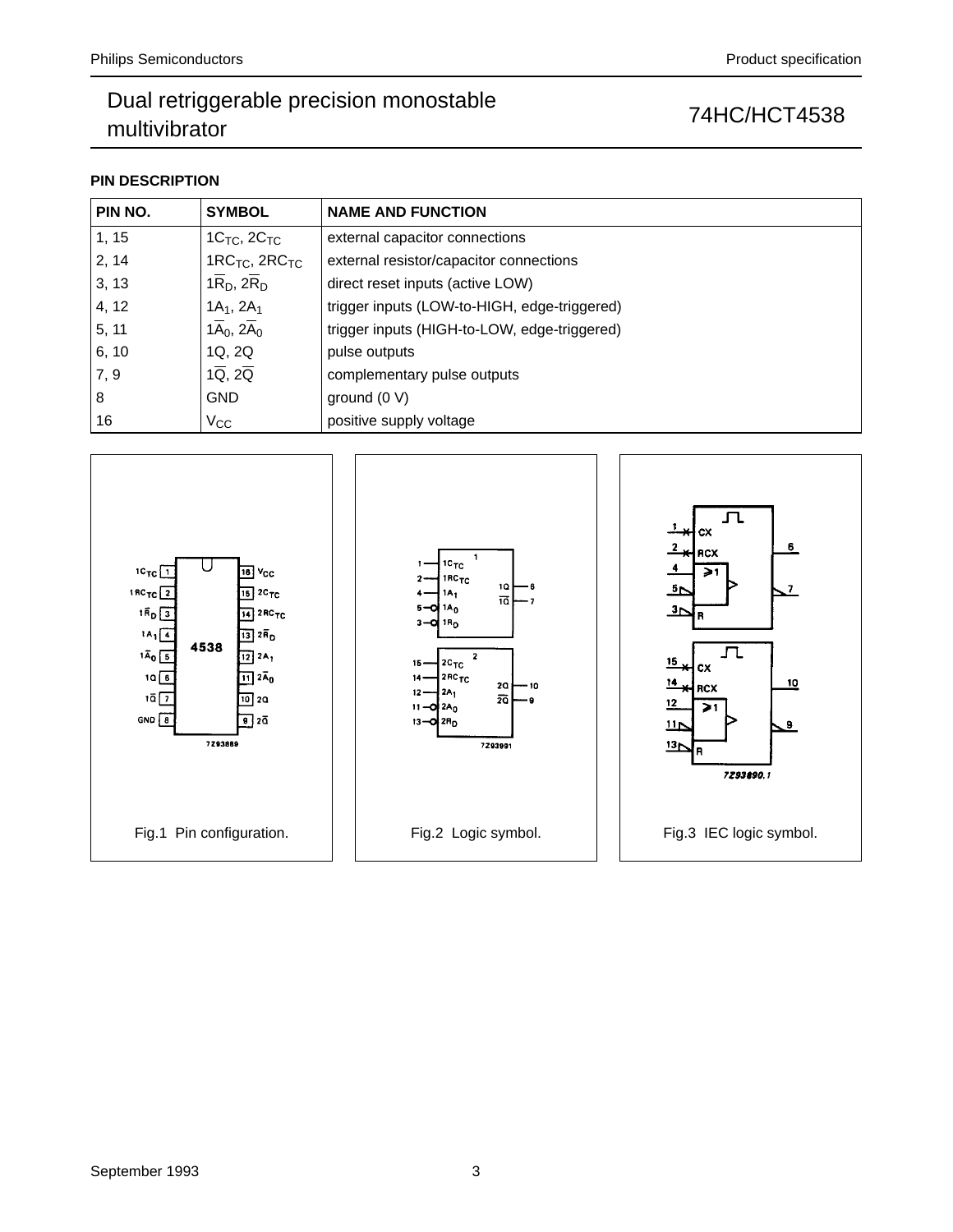# Dual retriggerable precision monostable Dual Temggerable precision monostable<br>multivibrator 74HC/HCT4538







## **FUNCTION TABLE**

|                   | <b>INPUTS</b>   |                   | <b>OUTPUTS</b> |                 |
|-------------------|-----------------|-------------------|----------------|-----------------|
| $n\overline{A}_0$ | nA <sub>1</sub> | $n\overline{R}_D$ | nQ             | $n\overline{Q}$ |
|                   |                 | Н                 |                |                 |
|                   |                 | Н                 |                |                 |
|                   |                 |                   |                |                 |

### **Notes**

1.  $H = HIGH$  voltage level

 $L = LOW$  voltage level

 $X = don't care$ 

↑ = LOW-to-HIGH transition

↓ = HIGH-to-LOW transition

 $\Box$  = one HIGH level output pulse

 $T =$  one LOW level output pulse

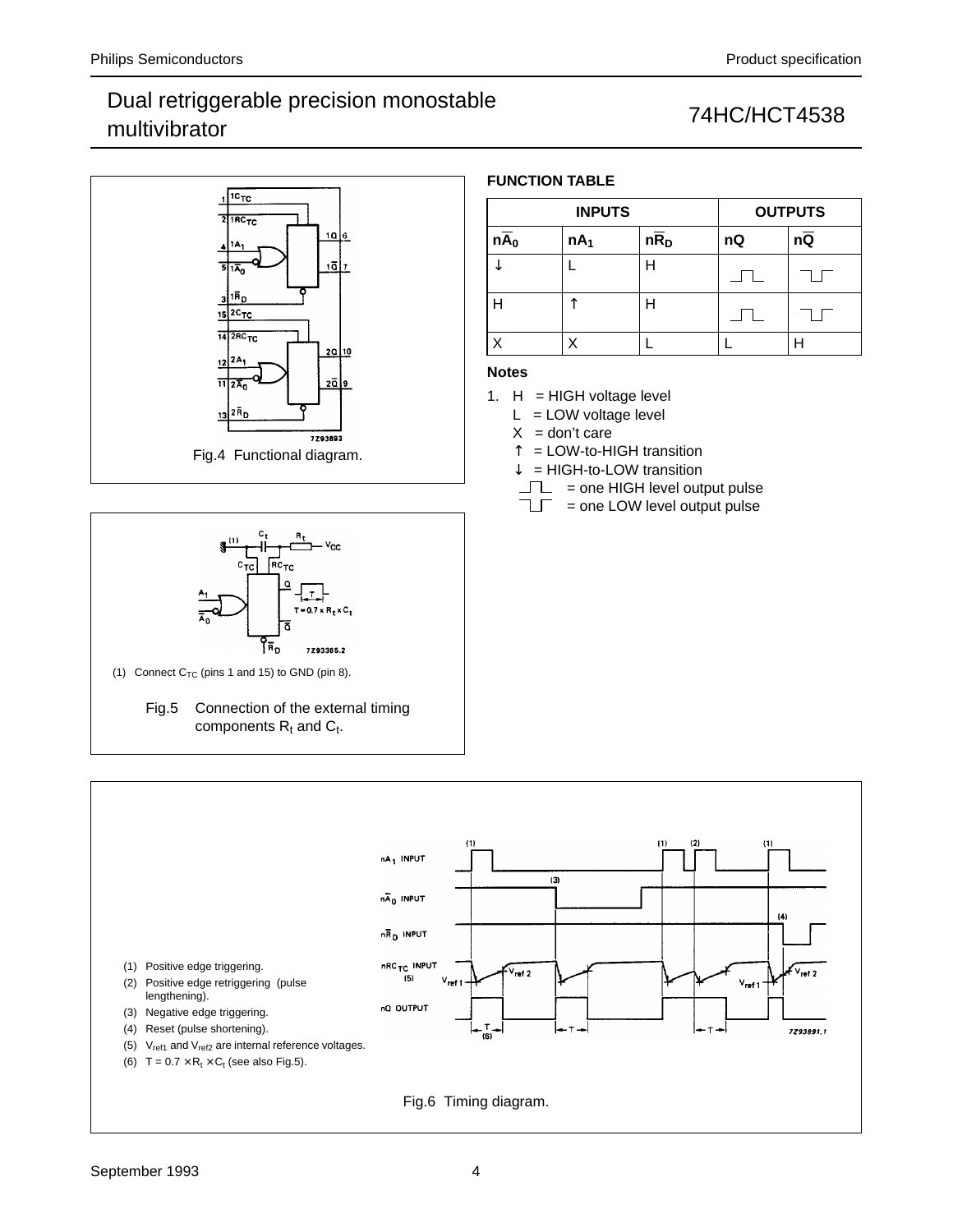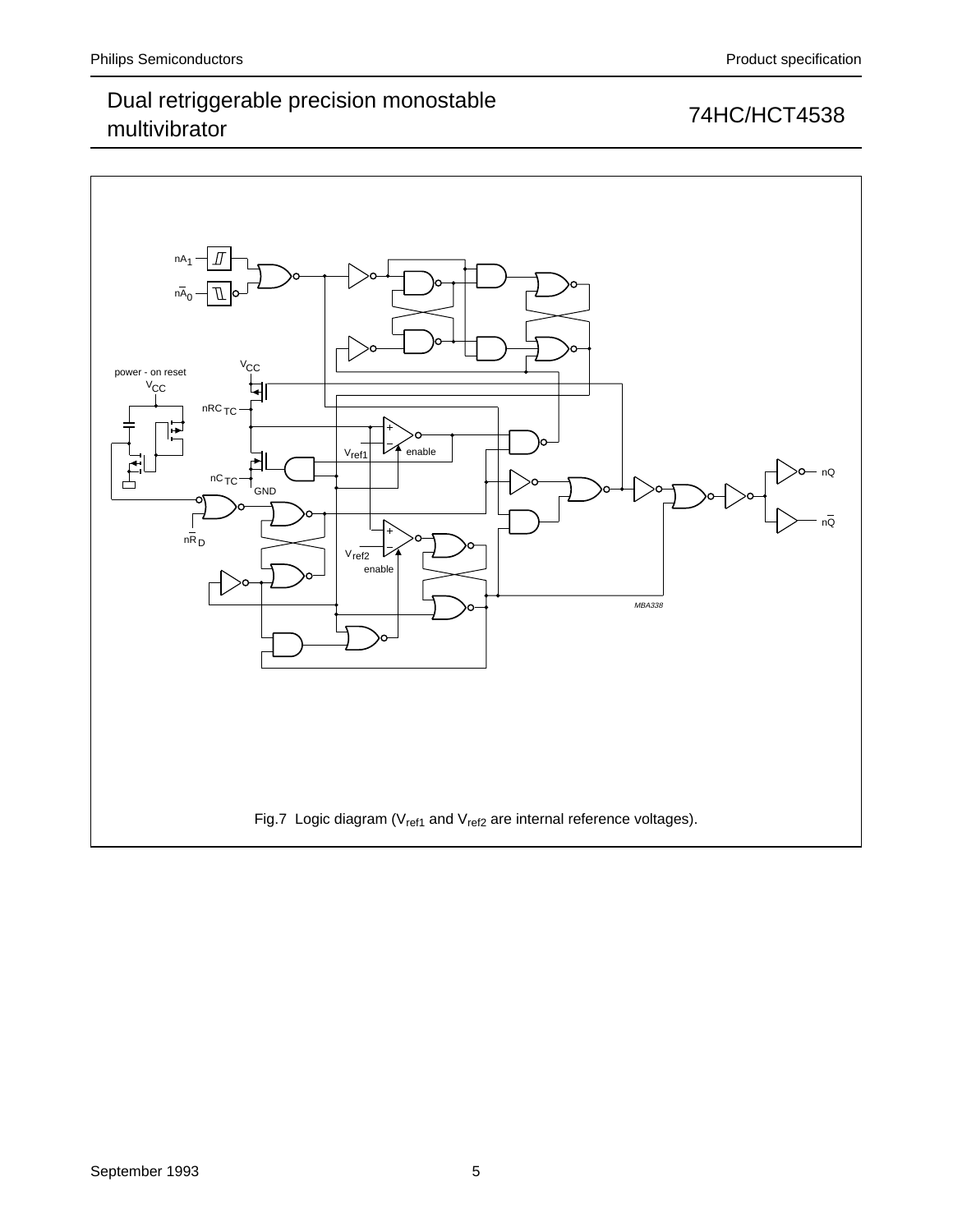## **DC CHARACTERISTICS FOR 74HC**

For the DC characteristics see "74HC/HCT/HCU/HCMOS Logic Family Specifications".

Output capability: standard I<sub>CC</sub> category: MSI

## **AC CHARACTERISTICS FOR 74HC**

GND = 0 V;  $t_r = t_f = 6$  ns;  $C_L = 50$  pF

|                                        |                                                                     |                           |                                         |                 | $T_{amb}$ (°C)  |                 |                              |                 |             |                     | <b>TEST CONDITIONS</b>                              |  |
|----------------------------------------|---------------------------------------------------------------------|---------------------------|-----------------------------------------|-----------------|-----------------|-----------------|------------------------------|-----------------|-------------|---------------------|-----------------------------------------------------|--|
|                                        |                                                                     |                           | 74HC                                    |                 |                 |                 |                              |                 |             |                     |                                                     |  |
| <b>SYMBOL</b>                          | <b>PARAMETER</b>                                                    |                           | $+25$                                   |                 |                 | $-40$ to $+85$  |                              | $-40$ to $+125$ | <b>UNIT</b> | $V_{\rm CC}$<br>(V) | <b>OTHER</b>                                        |  |
|                                        |                                                                     | min.                      | typ.                                    | max.            | min.            | max.            | min.                         | max.            |             |                     |                                                     |  |
| $t_{PLH}$                              | propagation delay<br>$nA_0$ , $nA_1$ to $nQ$                        |                           | 85<br>31<br>25                          | 265<br>53<br>45 |                 | 330<br>66<br>56 |                              | 400<br>80<br>68 | ns          | 2.0<br>4.5<br>6.0   | Fig.8                                               |  |
| t <sub>PHL</sub>                       | propagation delay<br>$n\overline{A}_0$ , n $A_1$ to $n\overline{Q}$ |                           | 83<br>30<br>24                          | 265<br>53<br>45 |                 | 330<br>66<br>56 |                              | 400<br>80<br>68 | ns          | 2.0<br>4.5<br>6.0   | Fig.8                                               |  |
| t <sub>PHL</sub>                       | propagation delay<br>$nR_D$ to nQ                                   |                           | 80<br>29<br>23                          | 265<br>53<br>45 |                 | 330<br>66<br>56 |                              | 400<br>80<br>68 | ns          | 2.0<br>4.5<br>6.0   | Fig.8                                               |  |
| t <sub>PLH</sub>                       | propagation delay<br>$n\overline{R}_D$ to $n\overline{Q}$           |                           | 83<br>30<br>24                          | 265<br>53<br>45 |                 | 340<br>68<br>58 |                              | 400<br>80<br>68 | ns          | 2.0<br>4.5<br>6.0   | Fig.8                                               |  |
| $t$ <sub>THL</sub> $/t$ <sub>TLH</sub> | output transition<br>time                                           |                           | 19<br>7<br>6                            | 75<br>15<br>13  |                 | 95<br>19<br>16  |                              | 110<br>22<br>19 | ns          | 2.0<br>4.5<br>6.0   | Fig.8                                               |  |
| $t_{W}$                                | $n\overline{A}_0$ pulse width<br><b>LOW</b>                         | 80<br>16<br>14            | 17<br>6<br>5                            |                 | 100<br>20<br>17 |                 | 120<br>24<br>20              |                 | ns          | 2.0<br>4.5<br>6.0   | Fig.8                                               |  |
| $t_W$                                  | $nA1$ pulse width<br><b>HIGH</b>                                    | 80<br>16<br>14            | 17<br>6<br>5                            |                 | 100<br>20<br>17 |                 | 120<br>24<br>20              |                 | ns          | 2.0<br>4.5<br>6.0   | Fig.8                                               |  |
| $t_{W}$                                | $n\overline{R}_D$ pulse width<br>LOW                                | 80<br>16<br>14            | 19<br>$\overline{7}$<br>6               |                 | 100<br>20<br>17 |                 | 120<br>24<br>20              |                 | ns          | 2.0<br>4.5<br>6.0   | Fig.8                                               |  |
| $t_{W}$                                | $nQ$ , $n\overline{Q}$ pulse width<br><b>HIGH or LOW</b>            | 0.63                      | 0.70                                    | 0.77            | 0.602           | 0.798           | 0.595                        | 0.805           | ms          | 5.0                 | Fig.8;<br>$R_t = 10 k\Omega$ ;<br>$C_t = 0.1 \mu F$ |  |
| $t_{rem}$                              | removal time<br>$\overline{R}_D$ to n $\overline{A}_0$ , n $A_1$    | 35<br>$\overline{7}$<br>6 | 6<br>$\boldsymbol{2}$<br>$\overline{2}$ |                 | 45<br>9<br>8    |                 | 55<br>11<br>$\boldsymbol{9}$ |                 | ns          | 2.0<br>4.5<br>6.0   | Fig.8                                               |  |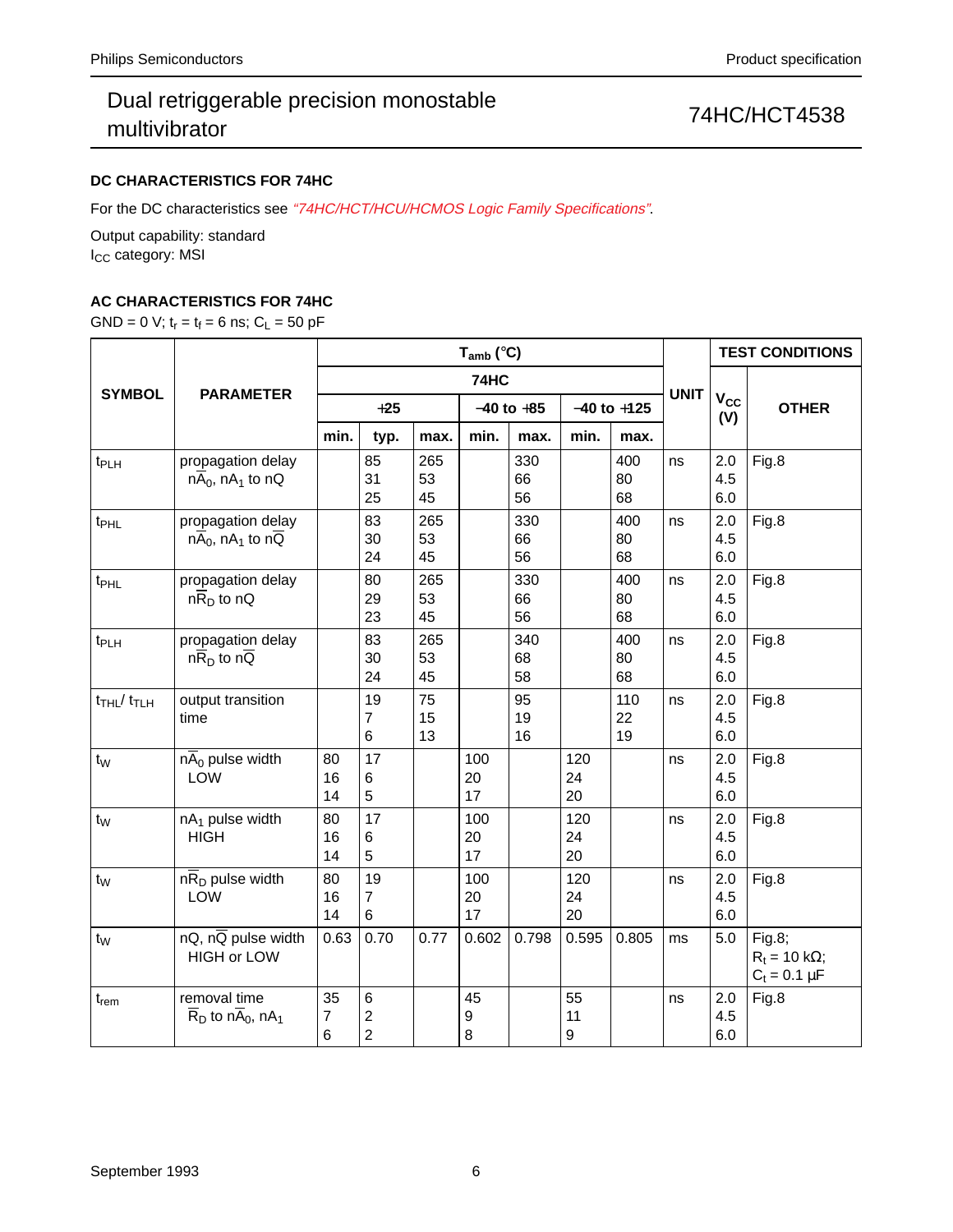|               | <b>PARAMETER</b>             |                          |           |      |                | <b>TEST CONDITIONS</b> |                          |             |                 |              |                       |
|---------------|------------------------------|--------------------------|-----------|------|----------------|------------------------|--------------------------|-------------|-----------------|--------------|-----------------------|
|               |                              | <b>74HC</b>              |           |      |                |                        |                          |             |                 |              |                       |
| <b>SYMBOL</b> |                              | $+25$                    |           |      | $-40$ to $+85$ |                        | $-40$ to $+125$          | <b>UNIT</b> | $V_{CC}$<br>(V) | <b>OTHER</b> |                       |
|               |                              | min.                     | typ.      | max. | min.           | max.                   | min.                     | max.        |                 |              |                       |
| $t_{rt}$      | retrigger time               |                          | $455+X$   |      |                |                        |                          |             | ns              | 2.0          | Fig.8                 |
|               | $n\overline{A}_0$ , $nA_1$   | $\overline{\phantom{m}}$ | $80+X$    |      |                |                        | $\overline{\phantom{m}}$ |             |                 | 4.5          | $X = C_{EXT}/$        |
|               |                              | $\overline{\phantom{0}}$ | $55+X$    |      |                |                        | $\overline{\phantom{m}}$ |             |                 | 6.0          | $(4.5 \times V_{CC})$ |
| $R_{EXT}$     | external timing              | 10                       |           | 1000 |                |                        |                          |             | $k\Omega$       | 2.0          |                       |
|               | resistor                     | 2                        |           | 1000 |                |                        |                          |             |                 | 5.0          |                       |
| $C_{EXT}$     | external timing<br>capacitor |                          | no limits |      |                |                        |                          |             |                 |              |                       |

## **NON-STANDARD DC CHARACTERISTICS FOR 74HC**

Voltages are referenced to GND (ground = 0 V)

| <b>SYMBOL</b> |                                             | $\mathsf{T}_{\mathsf{amb}}$ (°C) |       |     |      |                      |      |                 |             |                     | <b>TEST CONDITIONS</b>  |                            |  |
|---------------|---------------------------------------------|----------------------------------|-------|-----|------|----------------------|------|-----------------|-------------|---------------------|-------------------------|----------------------------|--|
|               | <b>PARAMETER</b>                            |                                  |       |     | 74HC |                      |      |                 | <b>UNIT</b> |                     |                         | <b>OTHER</b>               |  |
|               |                                             |                                  | $+25$ |     |      | $-40$ to $+85$       |      | $-40$ to $+125$ |             | $V_{\rm CC}$<br>(V) | V,<br>(V)               |                            |  |
|               |                                             | min.                             | typ   |     |      | $max.$   min.   max. | min. | max.            |             |                     |                         |                            |  |
| ±Ι            | input leakage current<br>nRC <sub>EXT</sub> |                                  |       | 0.5 |      | 5.0                  |      | 10.0            | μA          | 6.0                 | 2.0<br>or<br><b>GND</b> | $V_{CC}$ or GND;<br>note 1 |  |

### **Note**

1. This measurement can only be carried out after a trigger pulse is applied.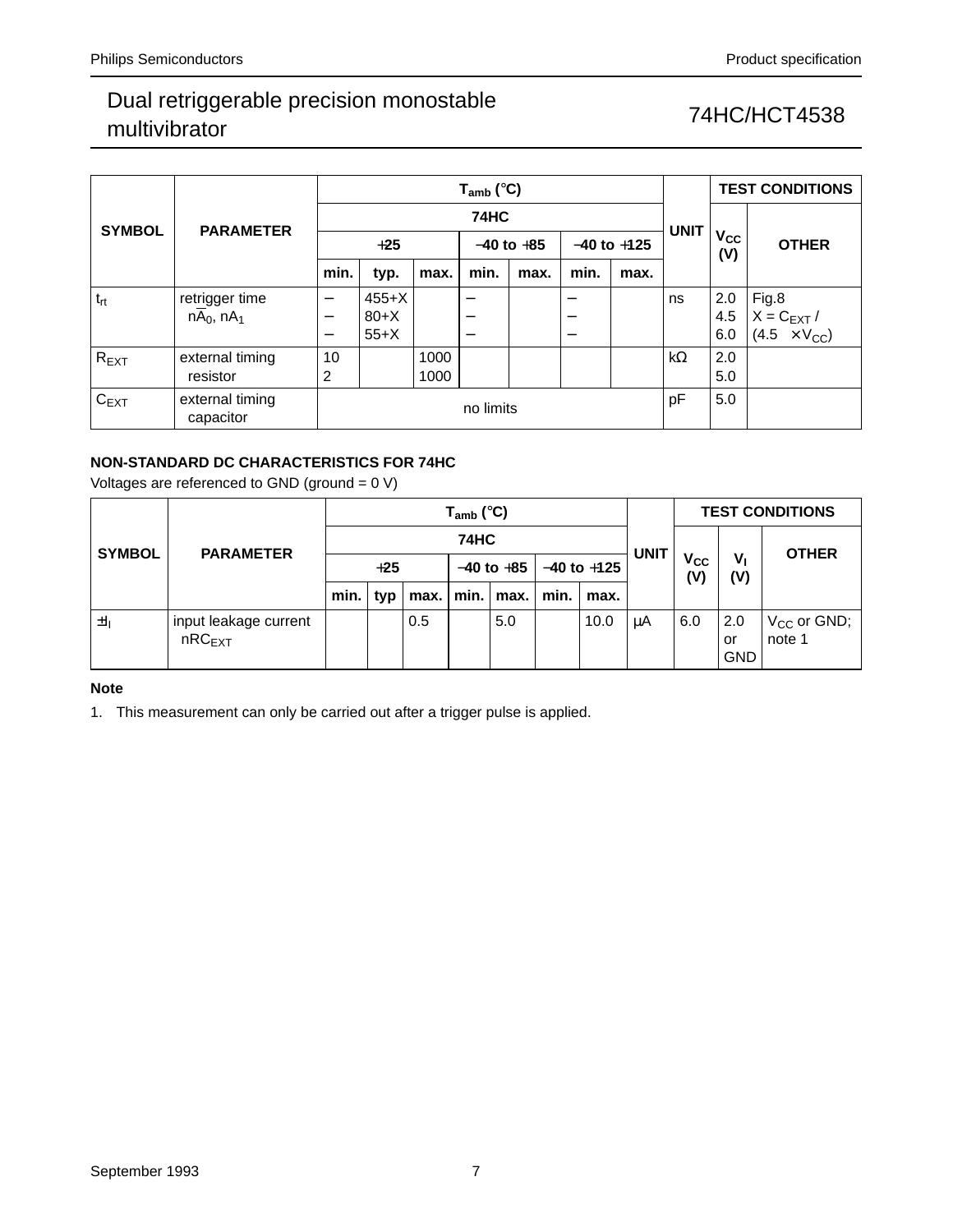### **DC CHARACTERISTICS FOR 74HCT**

For the DC characteristics see "74HC/HCT/HCU/HCMOS Logic Family Specifications".

Output capability: standard I<sub>CC</sub> category: MSI

### **Note to HCT types**

The value of additional quiescent supply current ( $\Delta l_{CC}$ ) for a unit load of 1 is given in the family specifications. To determine ∆I<sub>CC</sub> per input, multiply this value by the unit load coefficient shown in the table below.

| <b>INPUT</b>                                             | UNIT LOAD COEFFICIENT |
|----------------------------------------------------------|-----------------------|
| $n\overline{A}_0$ , nA <sub>1</sub><br>$n\overline{R}_D$ | 0.50                  |
|                                                          | 0.65                  |

### **AC CHARACTERISTICS FOR 74HCT**

|                                        |                                                                      |                          |                |      | $T_{amb}$ (°C)           |                |                          | <b>TEST CONDITIONS</b> |             |                              |                                                     |
|----------------------------------------|----------------------------------------------------------------------|--------------------------|----------------|------|--------------------------|----------------|--------------------------|------------------------|-------------|------------------------------|-----------------------------------------------------|
| <b>SYMBOL</b>                          | <b>PARAMETER</b>                                                     |                          |                |      | 74HCT                    |                |                          |                        | <b>UNIT</b> |                              | <b>OTHER</b>                                        |
|                                        |                                                                      |                          | $+25$          |      |                          | $-40$ to $+85$ |                          | $-40$ to $+125$        |             | <b>V<sub>cc</sub></b><br>(V) |                                                     |
|                                        |                                                                      | min.                     | typ.           | max. | min.                     | max.           | min.                     | max.                   |             |                              |                                                     |
| t <sub>PLH</sub>                       | propagation delay<br>$nA_0$ , $nA_1$ to $nQ$                         |                          | 35             | 60   |                          | 75             |                          | 90                     | ns          | 4.5                          | Fig.8                                               |
| t <sub>PHL</sub>                       | propagation delay<br>$n\overline{A}_0$ , n $A_1$ to n $\overline{Q}$ |                          | 35             | 60   |                          | 75             |                          | 90                     | ns          | 4.5                          | Fig.8                                               |
| t <sub>PHL</sub>                       | propagation delay<br>$nR_D$ to nQ                                    |                          | 35             | 60   |                          | 75             |                          | 90                     | ns          | 4.5                          | Fig.8                                               |
| t <sub>PLH</sub>                       | propagation delay<br>$n\overline{R}_D$ to $n\overline{Q}$            |                          | 35             | 60   |                          | 75             |                          | 90                     | ns          | 4.5                          | Fig.8                                               |
| $t$ <sub>THL</sub> $/t$ <sub>TLH</sub> | output transition time                                               |                          | $\overline{7}$ | 15   |                          | 19             |                          | 21                     | ns          | 4.5                          | Fig.8                                               |
| $t_{W}$                                | $n\overline{A}_0$ pulse width<br>LOW                                 | 20                       | 11             |      | 25                       |                | 30                       |                        | ns          | 4.5                          | Fig.8                                               |
| $t_W$                                  | $nA1$ pulse width<br><b>HIGH</b>                                     | 16                       | 5              |      | 20                       |                | 24                       |                        | ns          | 4.5                          | Fig.8                                               |
| t <sub>w</sub>                         | nR <sub>D</sub> pulse width<br><b>LOW</b>                            | 20                       | 11             |      | 25                       |                | 30                       |                        | ns          | 4.5                          | Fig.8                                               |
| $t_{\rm W}$                            | $nQ$ , $n\overline{Q}$ pulse width<br><b>HIGH or LOW</b>             | 0.63                     | 0.70           | 0.77 | 0.602                    | 0.798          | 0.595                    | 0.805                  | ms          | 5.0                          | Fig.8; R <sub>t</sub> = 10 kΩ;<br>$C_t = 0.1 \mu F$ |
| $t_{rem}$                              | removal time<br>$\overline{R}_{D}$ to n $\overline{A}_{0}$ , nA1     | $\overline{7}$           | $\overline{2}$ |      | 9                        |                | 11                       |                        | ns          | 4.5                          | Fig.8                                               |
| $t_{rt}$                               | retrigger time<br>$nA_0$ , $nA_1$                                    | $\overline{\phantom{0}}$ | $80+X$         |      | $\overline{\phantom{0}}$ |                | $\overline{\phantom{0}}$ |                        | ns          | 4.5                          | Fig.8<br>$X = C_{EXT} /$<br>$(4.5 \times V_{CC})$   |
| $R_{EXT}$                              | external timing<br>resistor                                          | $\overline{2}$           |                | 1000 |                          |                |                          |                        | $k\Omega$   | 5.0                          |                                                     |
| $C_{EXT}$                              | external timing<br>capacitor                                         |                          | no limits      |      |                          |                |                          |                        |             | 5.0                          |                                                     |

GND = 0 V;  $t_r = t_f = 6$  ns;  $C_L = 50$  pF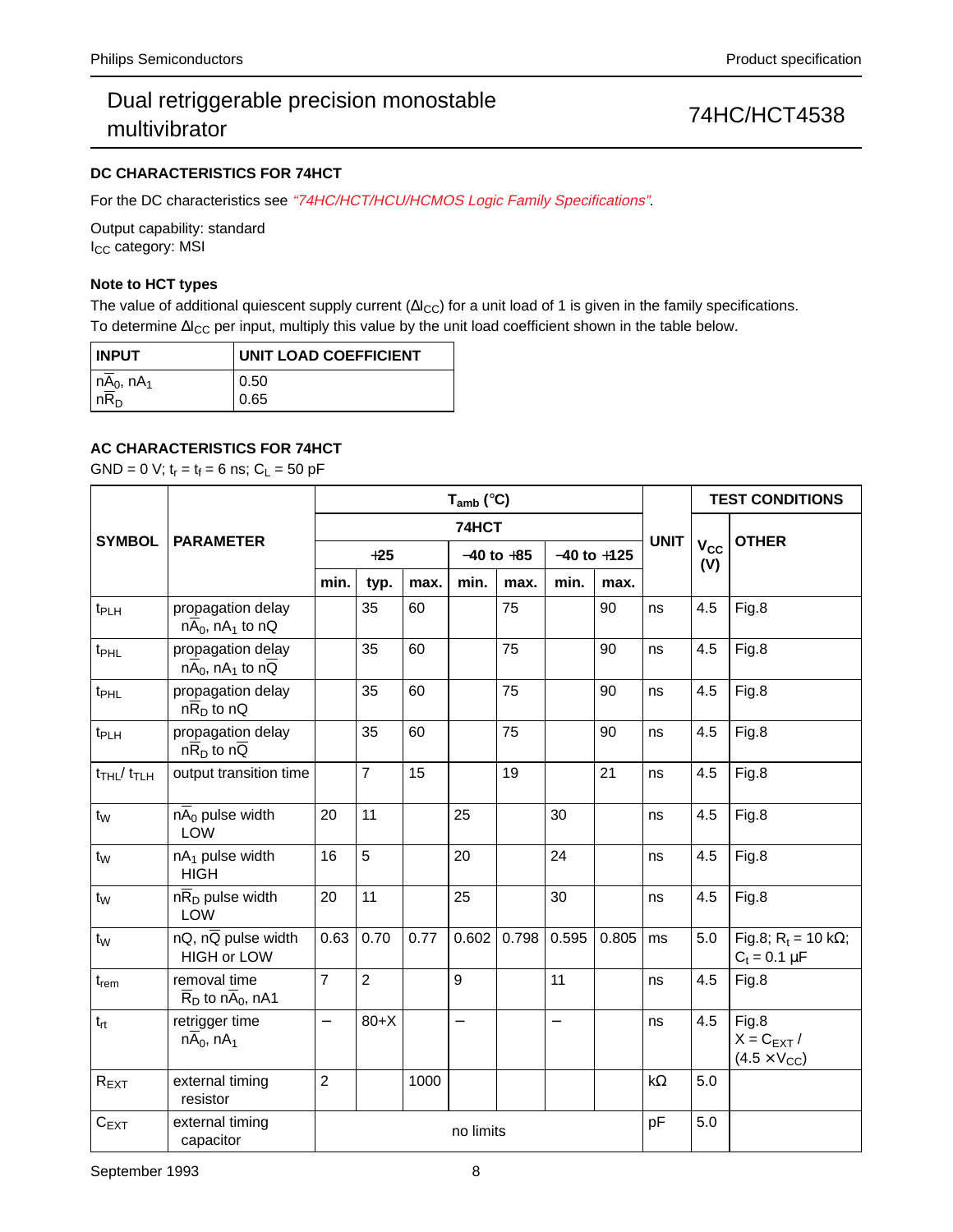# Dual retriggerable precision monostable Dual Temggerable precision monostable<br>multivibrator 74HC/HCT4538

### **NON-STANDARD DC CHARACTERISTICS FOR 74HCT**

Voltages are referenced to GND (ground = 0 V)

| <b>SYMBOL</b> | <b>PARAMETER</b>                            | $T_{amb}$ (°C) |       |      |  |                |      |                 |             | <b>TEST CONDITIONS</b>            |                         |                            |  |
|---------------|---------------------------------------------|----------------|-------|------|--|----------------|------|-----------------|-------------|-----------------------------------|-------------------------|----------------------------|--|
|               |                                             | 74HCT          |       |      |  |                |      |                 | <b>UNIT</b> |                                   |                         | <b>OTHER</b>               |  |
|               |                                             |                | $+25$ |      |  | $-40$ to $+85$ |      | $-40$ to $+125$ |             | $\mathsf{v}_{\mathsf{cc}}$<br>(V) | $V_{1}$<br>(V)          |                            |  |
|               |                                             | min.           | typ   | max. |  | min.   max.    | min. | max.            |             |                                   |                         |                            |  |
| ±h            | input leakage current<br>nRC <sub>EXT</sub> |                |       | 0.5  |  | 5.0            |      | 10.0            | μA          | 5.5                               | 2.0<br>or<br><b>GND</b> | $V_{CC}$ or GND;<br>note 1 |  |

#### **Note**

1. This measurement can only be carried out after a trigger pulse is applied.

#### **AC WAVEFORMS**

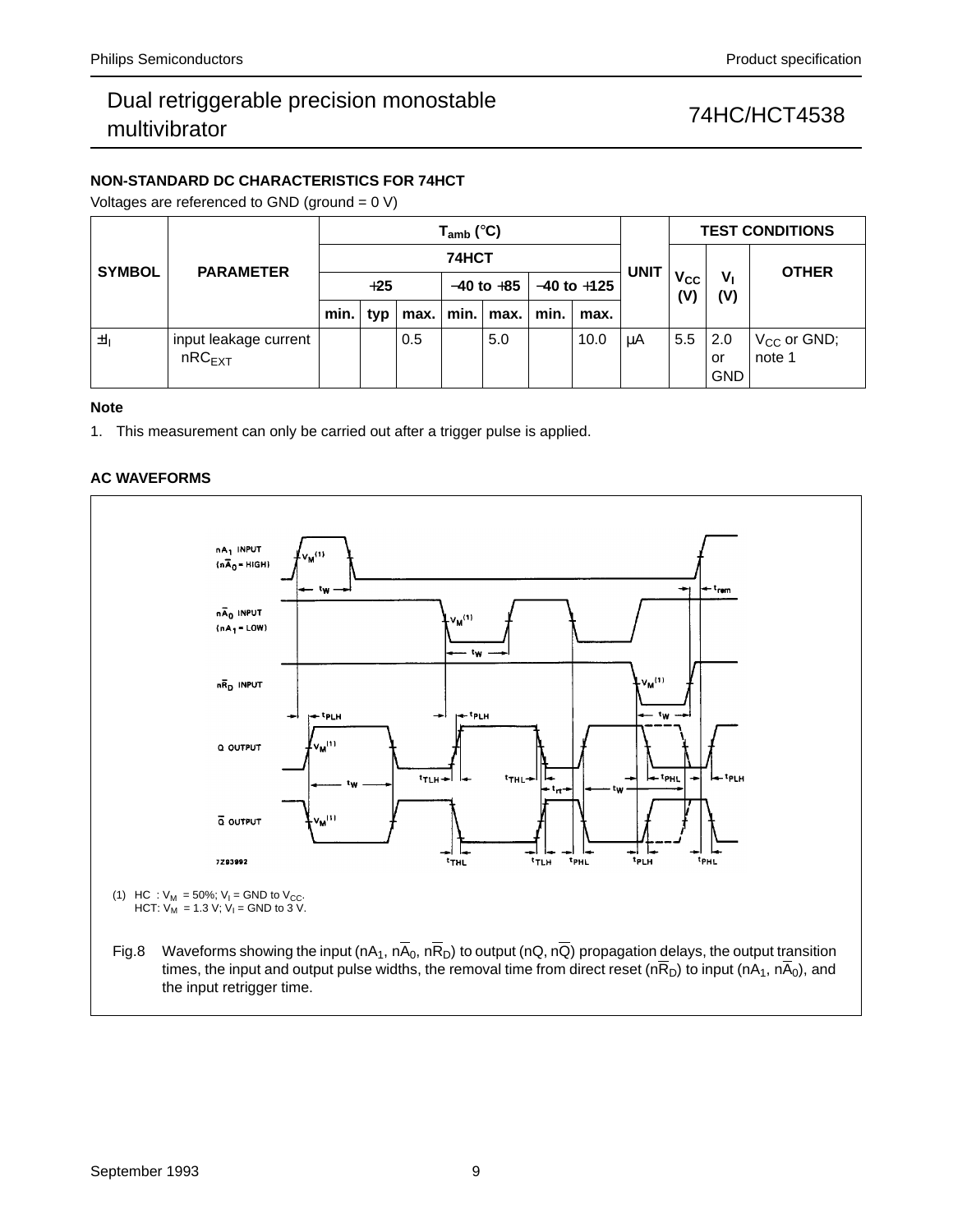### **APPLICATION INFORMATION**



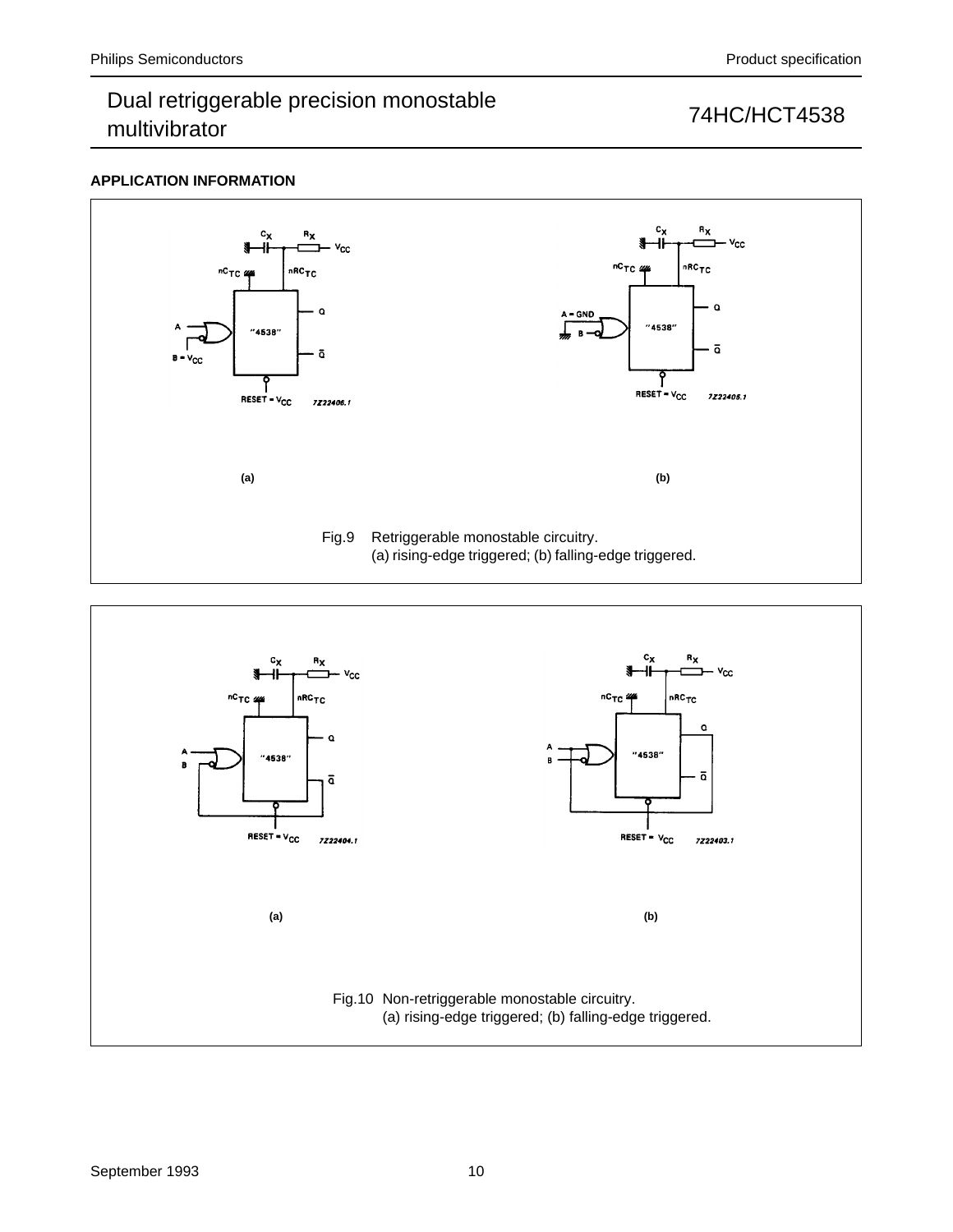# Dual retriggerable precision monostable Dual Temggerable precision monostable<br>multivibrator



### **Power-down considerations**

A large capacitor  $(C_X)$  may cause problems when powering-down the monostable due to the energy stored in this capacitor. When a system containing this device is powered-down or a rapid decrease of  $V_{CC}$  to zero occurs, the monostable may sustain damage, due to the capacitor discharging through the input protection diodes. To avoid this possibility, use a damping diode  $(D_X)$  preferably a germanium or Schottky type diode able to withstand large current surges and connect as shown in Fig.11.



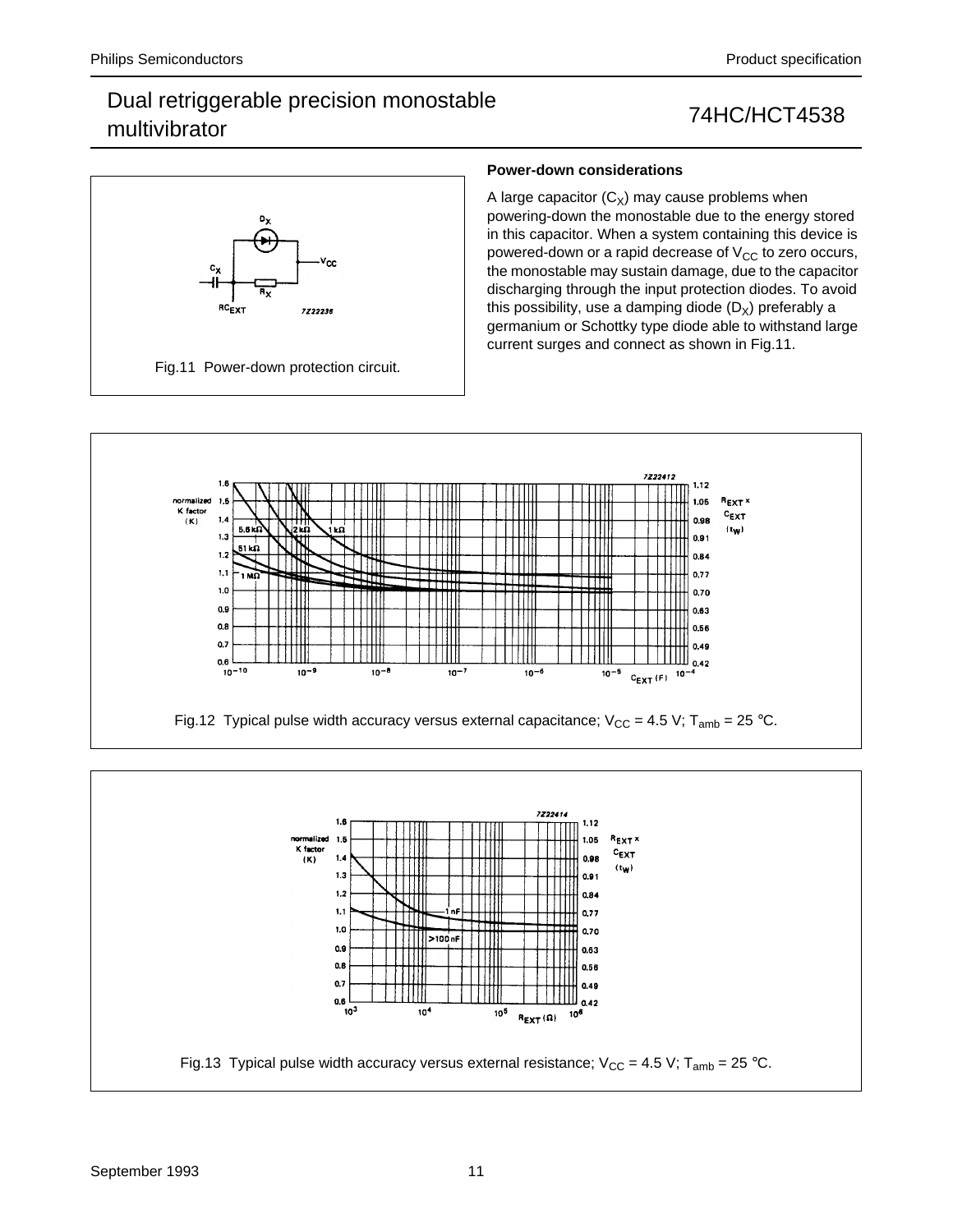# Dual retriggerable precision monostable Dual Temggerable precision monostable<br>multivibrator 74HC/HCT4538